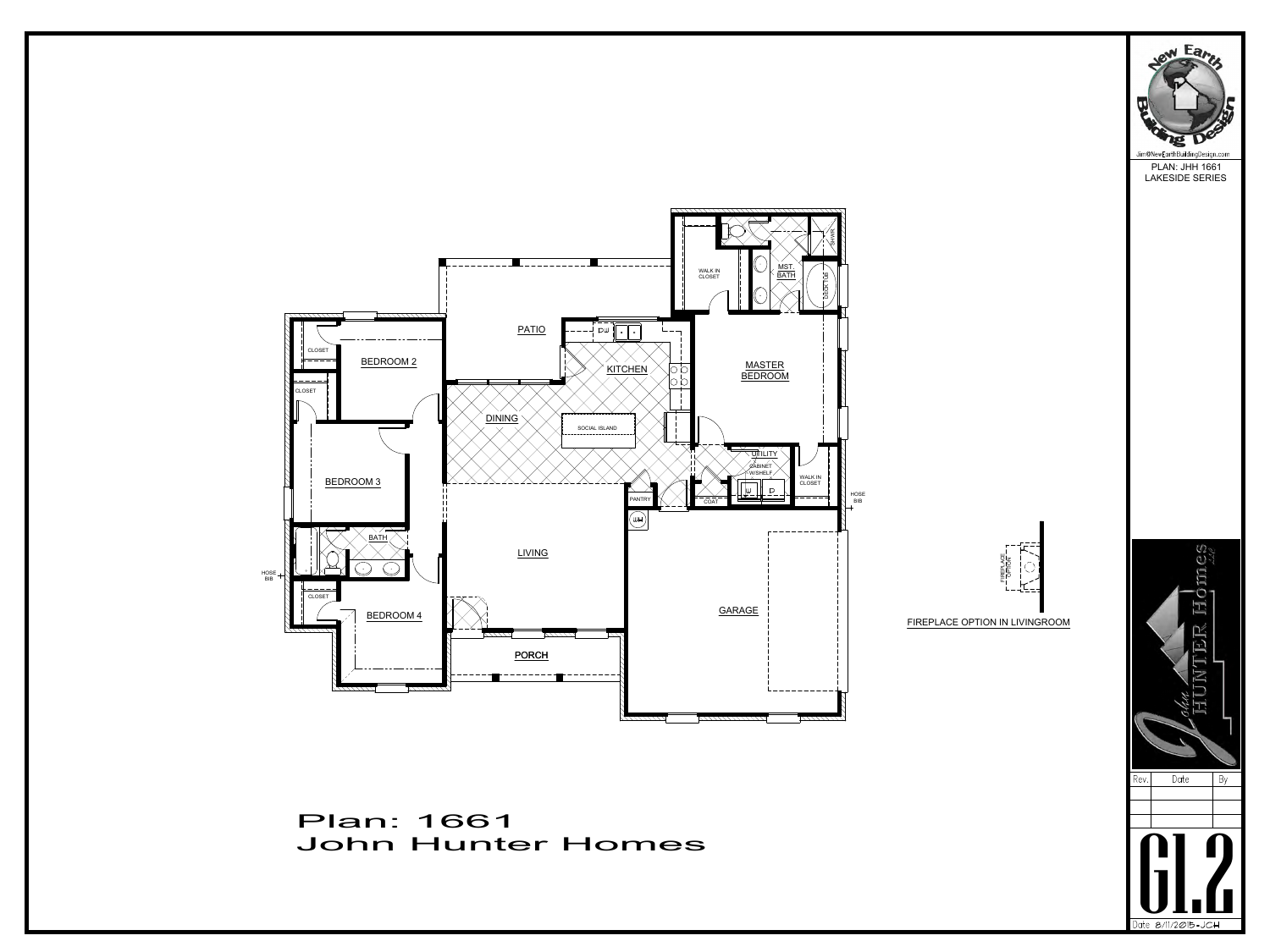

Scale: 3/16" = 1'-0"



PLAN: JHH 1661 LAKESIDE SERIES

Jim@NewEarthBuildingDesign.com

ew Eart



- designed and sealed by a professional engineer or architect licensed to  $\overline{\text{Rev}}$ . practice in the state of Texas. Framing of construction. The general contractor is responsible to<br>requirements with the authority having jurisdiction (AHJ).<br>2. These plans do not include a foundation design. All foundation<br>designed and sealed by a profes
- to beginning construction.
- of interior wall plates.
- 
- Frame plans do not include a foundation design. All foundations are to be designed and sealed by a professional engineer or architect licensed to practice in the state of Texas.<br>
3. All notes and dimensions are to be veri board (GWB) on interior with exterior sheathing and siding per exterior elevations. All framing and fasteners shall comply with the IRC Section R602. 7. In finctes and dimensions are to be verified by the general contractor photomore to beginning construction.<br>
4. Framing dimensions are from outside edge of exterior wall plates to edge of interior wall plates.<br>
5. Exte Frammig unnerisions are nont outside edge or exterior wall plates to edge<br>of interior wall openings are dimensioned to centers.<br>6. Exterior walls shall be constructed using 2x studs with 1/2" gypsum wall<br>board (GWB) on int 9. Exterior wall openings are dimensioned to centers.<br>
9. Exterior walls shall be constructed using  $2x$  studs with  $1/2$ " gypsum wall<br>
board (GWB) on interior with exterior sheathing and siding per exterior<br>
elevations.
- board (GWB) both sides, unless noted otherwise.
- 
-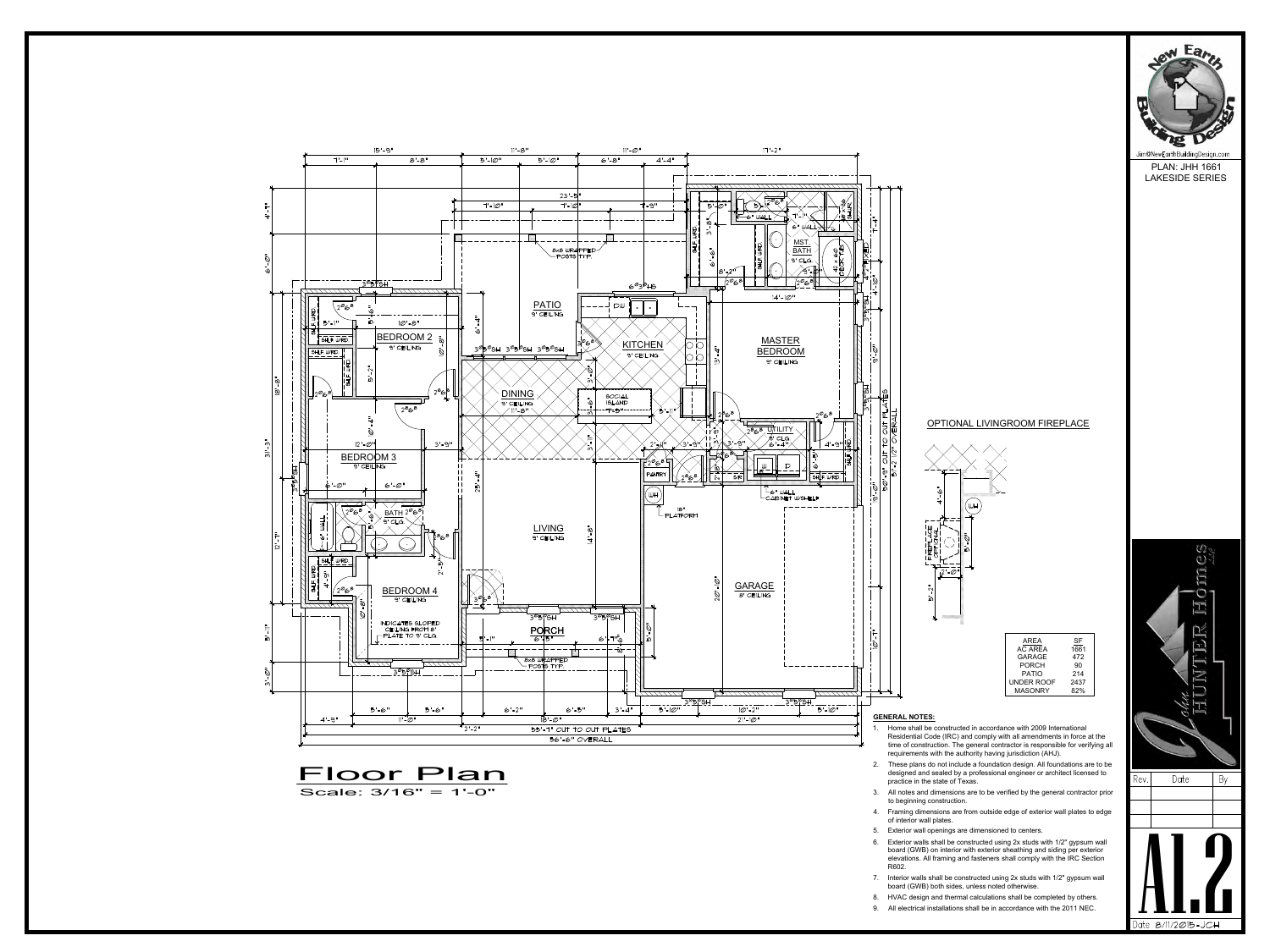





PLAN: JHH 1661 LAKESIDE SERIES ELEVATION A/B

## Elevation B